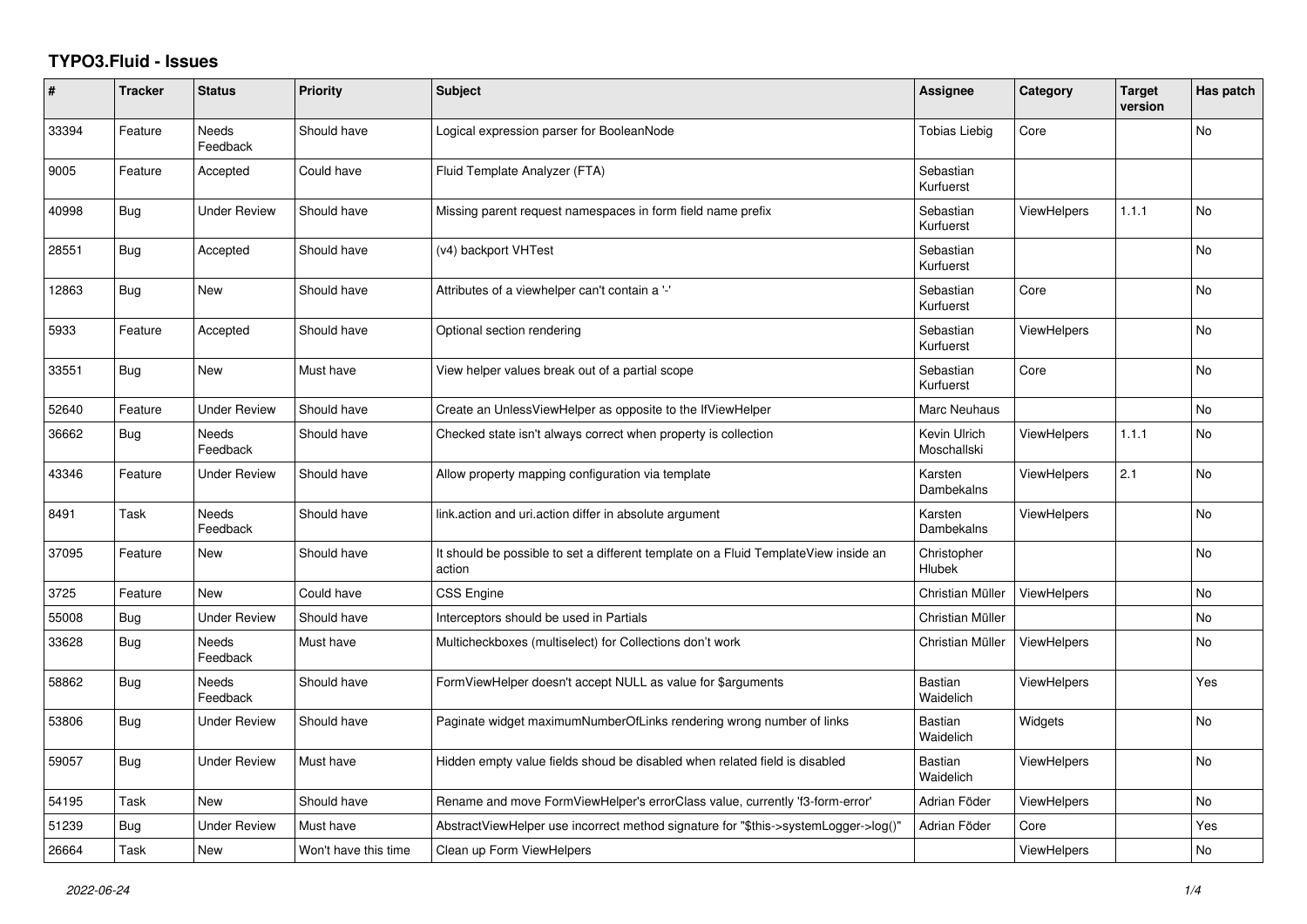| #     | <b>Tracker</b> | <b>Status</b>            | <b>Priority</b>      | Subject                                                                                   | <b>Assignee</b> | Category    | <b>Target</b><br>version | Has patch |
|-------|----------------|--------------------------|----------------------|-------------------------------------------------------------------------------------------|-----------------|-------------|--------------------------|-----------|
| 26658 | Task           | New                      | Won't have this time | Make Form ViewHelpers consistent                                                          |                 | ViewHelpers |                          | <b>No</b> |
| 62346 | Feature        | New                      | Could have           | f:comment should have high precende                                                       |                 | Core        | 3.x                      | <b>No</b> |
| 60181 | Feature        | New                      | Could have           | Caching mechanism for Fluid Views/Templates                                               |                 | View        |                          | No        |
| 48355 | Feature        | New                      | Could have           | Assign output of viewhelper to template variable for further processing.                  |                 |             |                          |           |
| 36559 | Feature        | New                      | Could have           | New widget progress bar                                                                   |                 |             |                          | Yes       |
| 30555 | Feature        | <b>New</b>               | Could have           | Make TagBuilder more extensible                                                           |                 | Core        |                          | No        |
| 10472 | Feature        | New                      | Could have           | Fluid Standalone distribution                                                             |                 | Core        |                          | No        |
| 8989  | Feature        | Needs<br>Feedback        | Could have           | Search path for fluid template files                                                      |                 | View        |                          | No        |
| 7608  | Feature        | New                      | Could have           | Configurable shorthand/object accessor delimiters                                         |                 | Core        |                          | Yes       |
| 1907  | Feature        | New                      | Could have           | Default values for view helpers based on context                                          |                 | Core        |                          |           |
| 34309 | Task           | New                      | Could have           | Unknown ViewHelpers cause exception - should be handled more graceful                     |                 | ViewHelpers |                          | No        |
| 65424 | Bug            | <b>Under Review</b>      | Should have          | SelectViewHelper must respect option(Value Label)Field for arrays                         |                 | ViewHelpers |                          | No        |
| 58983 | Bug            | New                      | Should have          | format.date does not respect linebreaks and throws exception                              |                 |             |                          | No        |
| 58921 | Bug            | New                      | Should have          | f:form.* VHs crash if NOT inside f:form but followed by f:form                            |                 |             |                          | No        |
| 54284 | Bug            | New                      | Should have          | Default Option for Switch/Case VH                                                         |                 | ViewHelpers |                          | No        |
| 52591 | Bug            | New                      | Should have          | The Pagination Widget broken for joined objects                                           |                 |             |                          | No        |
| 52536 | Bug            | <b>Under Review</b>      | Should have          | Errorclass not set if no property-attribute set                                           |                 |             |                          |           |
| 52419 | Bug            | New                      | Should have          | Wrong PHPDocs notation for default value inline f:translate viewhelper                    |                 |             | 2.0                      | <b>No</b> |
| 50888 | Bug            | <b>Under Review</b>      | Should have          | WSOD by changing name of section and if Fluid caches are generated                        |                 |             |                          | No        |
| 49600 | Bug            | New                      | Should have          | f:form tag shown as a HTML on frontend                                                    |                 | ViewHelpers |                          | No        |
| 47006 | Bug            | <b>Under Review</b>      | Should have          | widget identifier are not unique                                                          |                 |             |                          | No        |
| 46289 | Bug            | <b>Needs</b><br>Feedback | Should have          | Enable Escaping Interceptor in XML request format                                         |                 | View        | 2.0.1                    | No        |
| 44234 | Bug            | <b>Under Review</b>      | Should have          | selectViewHelper's sorting does not respect locale collation                              |                 | ViewHelpers | 2.1                      | <b>No</b> |
| 39990 | Bug            | New                      | Should have          | Same form twice in one template: hidden fields for empty values are only rendered<br>once |                 | Core        |                          | <b>No</b> |
| 37619 | Bug            | New                      | Should have          | Fatal Error when using variable in name attribute of Section ViewHelper                   |                 | ViewHelpers |                          | No        |
| 36655 | Bug            | New                      | Should have          | <b>Pagination Links</b>                                                                   |                 | Widgets     |                          | No        |
| 34682 | <b>Bug</b>     | <b>Under Review</b>      | Should have          | Radio Button missing checked on validation error                                          |                 | ViewHelpers |                          | No        |
| 30937 | Bug            | New                      | Should have          | CropViewHelper stringToTruncate can't be supplied so it can't be easily extended          |                 | ViewHelpers |                          | Yes       |
| 28554 | Bug            | New                      | Should have          | (v4) implement feature flag to disable caching                                            |                 |             |                          | No        |
| 28553 | <b>Bug</b>     | New                      | Should have          | improve XHProf test setup                                                                 |                 |             |                          | No        |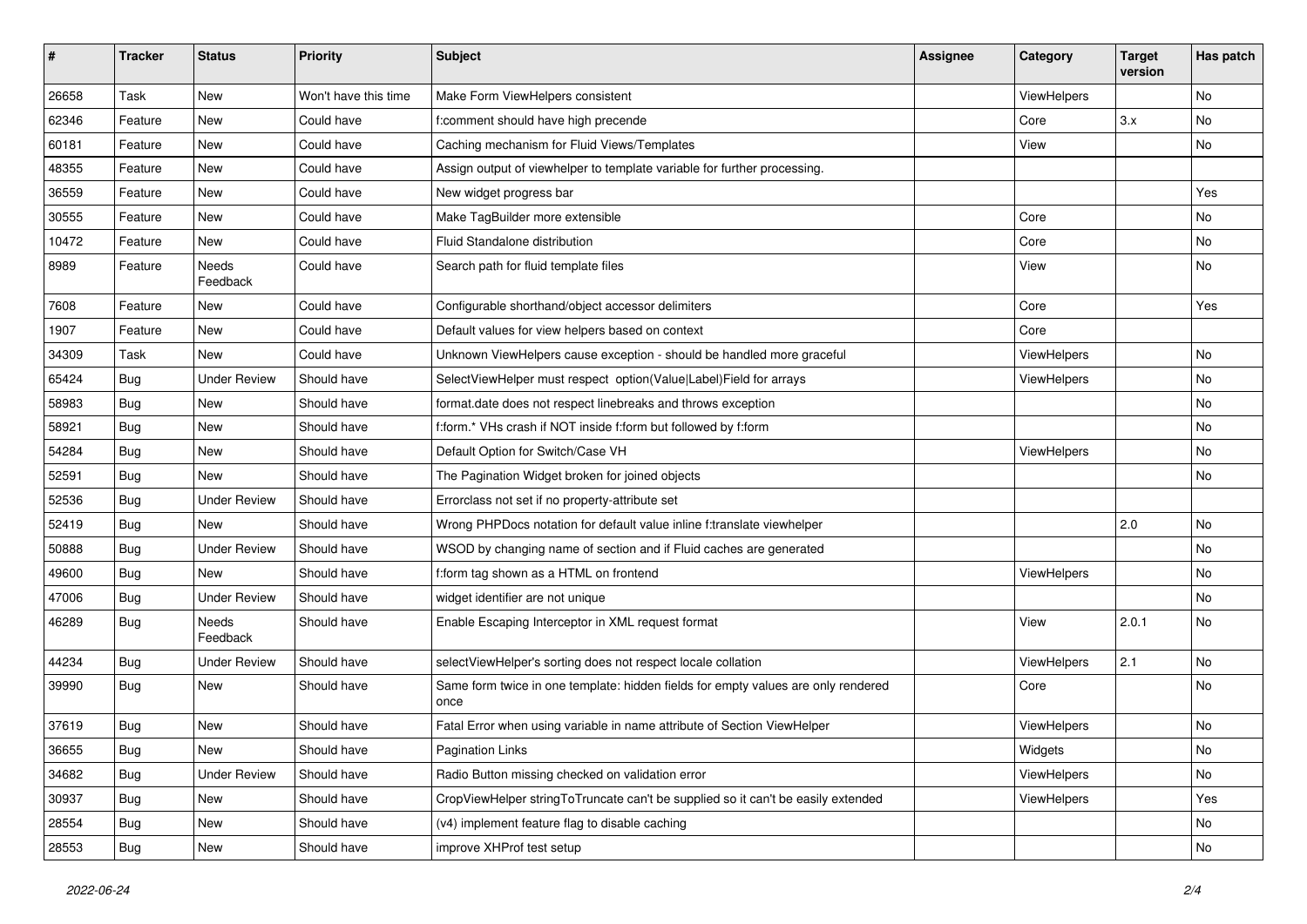| #     | <b>Tracker</b> | <b>Status</b>       | <b>Priority</b> | Subject                                                                                                     | <b>Assignee</b> | Category    | <b>Target</b><br>version | Has patch |
|-------|----------------|---------------------|-----------------|-------------------------------------------------------------------------------------------------------------|-----------------|-------------|--------------------------|-----------|
| 28552 | Bug            | New                 | Should have     | (v5) write ViewHelper test for compiled run; adjust functional test to do two passes<br>(uncached & cached) |                 |             |                          | <b>No</b> |
| 28550 | Bug            | New                 | Should have     | (v4) make widgets cacheable, i.e. not implement childnodeaccess interface                                   |                 |             |                          | No        |
| 28549 | Bug            | New                 | Should have     | make widgets cacheable, i.e. not implement childnodeaccess interface                                        |                 |             |                          | No        |
| 13045 | Bug            | New                 | Should have     | Entity decode of strings are different between if-conditions and output of variable                         |                 |             |                          |           |
| 8648  | Bug            | New                 | Should have     | format.crop ViewHelper should support all features of the crop stdWrap function                             |                 | ViewHelpers |                          | No        |
| 3481  | Bug            | New                 | Should have     | Use ViewHelperVariableContainer in PostParseFacet                                                           |                 | Core        |                          | No        |
| 60271 | Feature        | New                 | Should have     | Paginate viewhelper, should also support arrays                                                             |                 |             |                          | No        |
| 60003 | Feature        | New                 | Should have     | Add required-Attribute to f:form.password                                                                   |                 | ViewHelpers |                          | No        |
| 51277 | Feature        | <b>New</b>          | Should have     | ViewHelper context should be aware of actual file occurrence                                                |                 |             |                          | No        |
| 49756 | Feature        | <b>Under Review</b> | Should have     | Select values by array key in checkbox viewhelper                                                           |                 |             |                          | No        |
| 46545 | Feature        | New                 | Should have     | Better support for arrays in options of SelectViewHelper                                                    |                 |             |                          | No        |
| 46257 | Feature        | <b>Under Review</b> | Should have     | Add escape sequence support for Fluid                                                                       |                 | Core        |                          | No        |
| 45345 | Feature        | Needs<br>Feedback   | Should have     | Easy to use comments for fluid that won't show in output                                                    |                 |             |                          |           |
| 45153 | Feature        | New                 | Should have     | f:be.menus.actionMenuItem - Detection of the current select option is insufficient                          |                 |             |                          | No        |
| 42397 | Feature        | New                 | Should have     | Missing viewhelper for general links                                                                        |                 |             |                          | No        |
| 40081 | Feature        | New                 | Should have     | Allow assigned variables as keys in arrays                                                                  |                 |             |                          | No        |
| 39936 | Feature        | New                 | Should have     | registerTagAttribute should handle default values                                                           |                 | ViewHelpers |                          | No        |
| 38130 | Feature        | New                 | Should have     | Checkboxes and multiple select fields should have an assignable default value                               |                 |             |                          | No        |
| 36410 | Feature        | New                 | Should have     | Allow templates to send arguments back to layout                                                            |                 | ViewHelpers |                          | No        |
| 33215 | Feature        | New                 | Should have     | RFC: Dynamic values in ObjectAccess paths                                                                   |                 |             |                          | No        |
| 31955 | Feature        | New                 | Should have     | f:uri.widget                                                                                                |                 | Widgets     |                          | No        |
| 9514  | Feature        | New                 | Should have     | Support explicit Array Arguments for ViewHelpers                                                            |                 |             |                          |           |
| 4704  | Feature        | New                 | Should have     | Improve parsing exception messages                                                                          |                 | Core        |                          |           |
| 3291  | Feature        | Needs<br>Feedback   | Should have     | Cacheable viewhelpers                                                                                       |                 |             |                          | <b>No</b> |
| 56237 | Task           | New                 | Should have     | in-line (Condition) View Helpers should not evaluate on parsing                                             |                 |             |                          | No        |
| 47669 | Task           | New                 | Should have     | FormViewHelper does not define the default request method                                                   |                 |             |                          | No        |
| 46091 | Task           | Needs<br>Feedback   | Should have     | Show source file name and position on exceptions during parsing                                             |                 |             |                          | No        |
| 45394 | Task           | New                 | Should have     | Forwardport Unit test for standalone view                                                                   |                 | View        |                          | No        |
| 43072 | Task           | New                 | Should have     | Remove TOKENS for adding templates fallback in Backporter                                                   |                 | View        |                          | No        |
| 43071 | Task           | New                 | Should have     | Remove TOKENS for adding fallback teplates in B                                                             |                 |             |                          | No        |